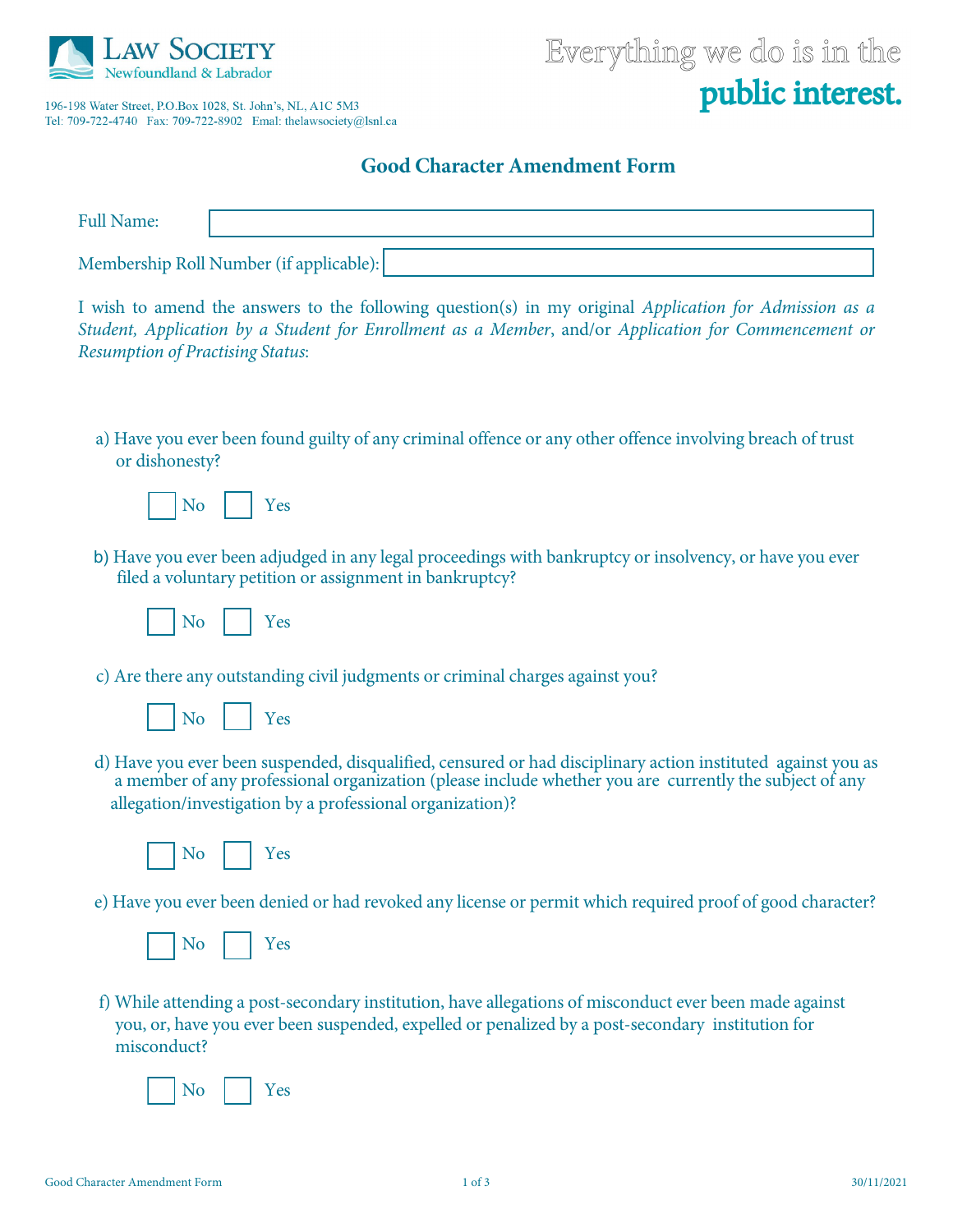g) Have you ever been refused admission as an applicant or member of any professional body/



h) Have you ever been discharged from any employment where the employer alleged there was just cause?

|--|--|--|

i) To your knowledge, is there any belief or event, circumstance, condition or matter not disclosed in your replies to the preceding questions that may concern your conduct, character and reputation, that you know or believe might be considered an impediment to your admission or warranting further enquiry by the Law Society?



.

If your answer is "yes" to any of the questions above, you must provide full details in the text box below. You may provide additional documentation if necessary.